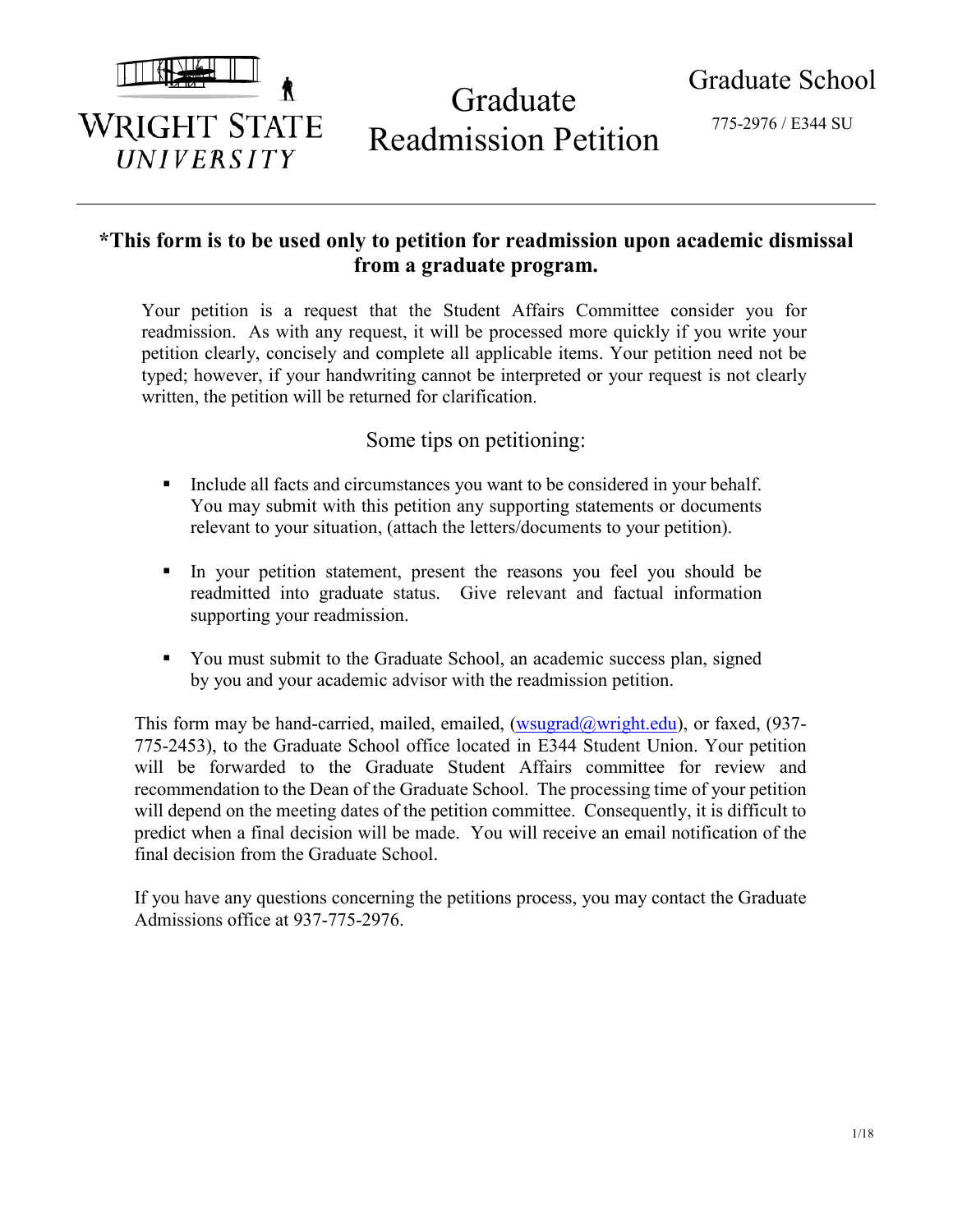

Graduate Readmission Petition

775-2976 / 344 SU

# **\*This form is to be used only to petition for readmission upon academic dismissal from a graduate program.**

If additional space is required for your comments, please attach your statement to this form. All supporting statements or data (instructor's comments, doctor's statements, etc.) should be attached to this form and should be submitted to the Graduate School, E344 Student Union. **You will receive notice of your petition decision by email.**

| Name           |                                                                                       |            | UID (SSN if UID unknown) |  |
|----------------|---------------------------------------------------------------------------------------|------------|--------------------------|--|
| Address Street |                                                                                       |            |                          |  |
|                | $\frac{1}{\text{State}}$ $\frac{1}{\text{Type}}$ $\frac{1}{\text{Type}}$<br>City      |            |                          |  |
| Home Phone     |                                                                                       |            |                          |  |
| Email          | <u> 1980 - Johann Stoff, Amerikaansk politiker (d. 1980)</u>                          |            |                          |  |
|                |                                                                                       |            |                          |  |
|                | I request readmission for: □ Fall ________ □ Spring ______ □ Summer ______            |            |                          |  |
|                | I am petitioning for: $\Box$ degree status; $\Box$ licensure status $\Box$ non-degree |            |                          |  |
|                | <b>TEST SCORES:</b>                                                                   |            |                          |  |
| $\Box$         | Graduate Management Admission Test (GMAT)                                             | Date Taken |                          |  |
| $\Box$         | Graduate Record Examination (GRE)                                                     | Date Taken | Score                    |  |
| $\Box$         | Miller Analogies Test (MAT)                                                           | Date Taken | Score                    |  |
|                | <b>GRADE POINT AVERAGES:</b>                                                          |            |                          |  |
|                |                                                                                       |            |                          |  |

Wright State graduate grade point average

**(Continued on back)**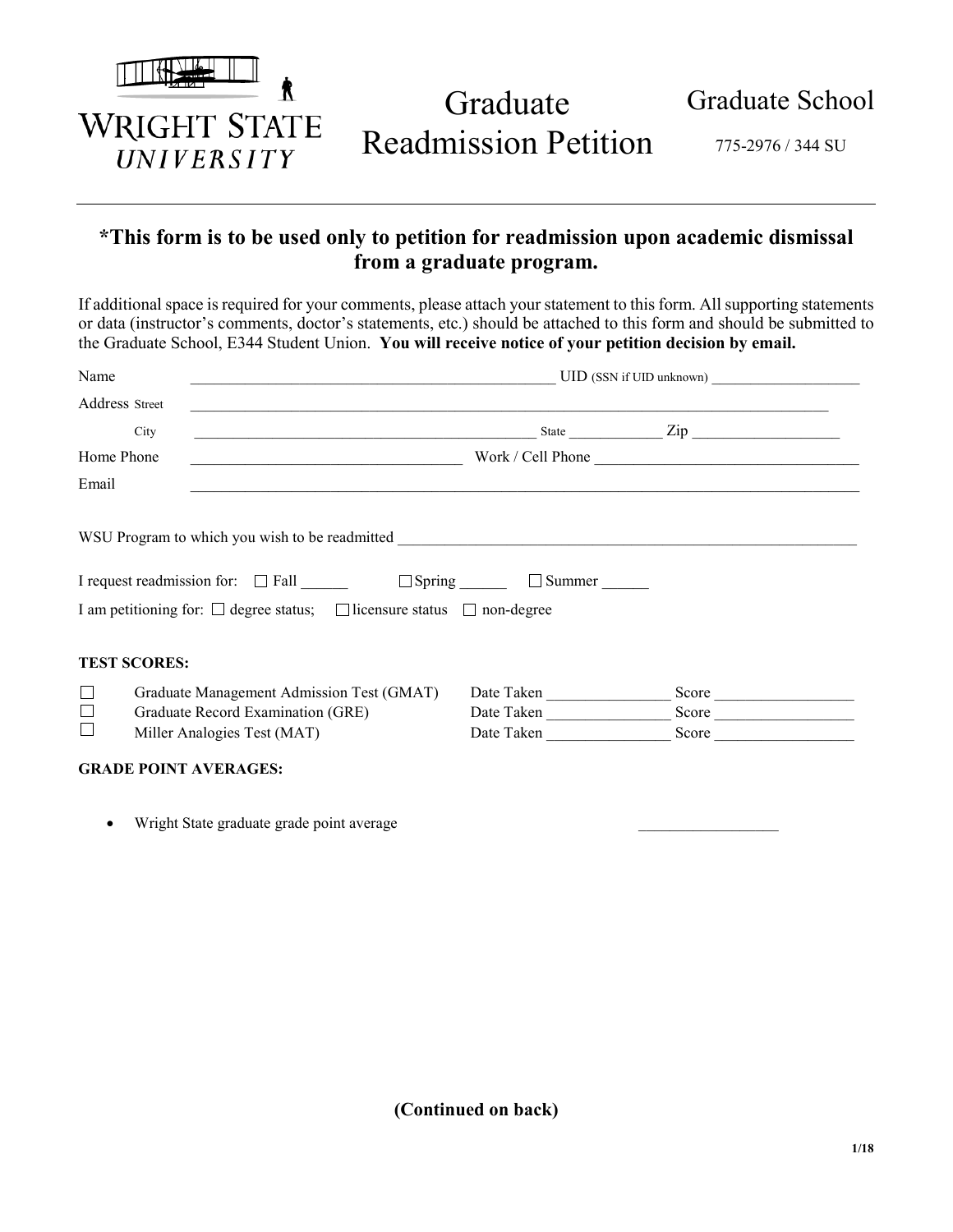### PERSONAL COMMENTS:

State your petition clearly and concisely. Include all facts and circumstances you want to be considered in your behalf.

#### (THIS PETITION WILL NOT BE PROCESSED WITHOUT YOUR PERSONAL SIGNATURE)

| Signature of Student:                          | Date:                                                                                |
|------------------------------------------------|--------------------------------------------------------------------------------------|
| <b>Student Affairs Committee</b>               | $\Box$ Deny<br>$\Box$ Approve                                                        |
|                                                |                                                                                      |
|                                                |                                                                                      |
| Signature of Chair, Student Affairs Committee: | Date:                                                                                |
| Graduate School                                | $\Box$ Agree with Committee's recommendation                                         |
|                                                | $\Box$ Disagree with Committee's recommendation<br>Send to Student Affairs Committee |
| Signature of Dean of the Graduate School:      | Date:                                                                                |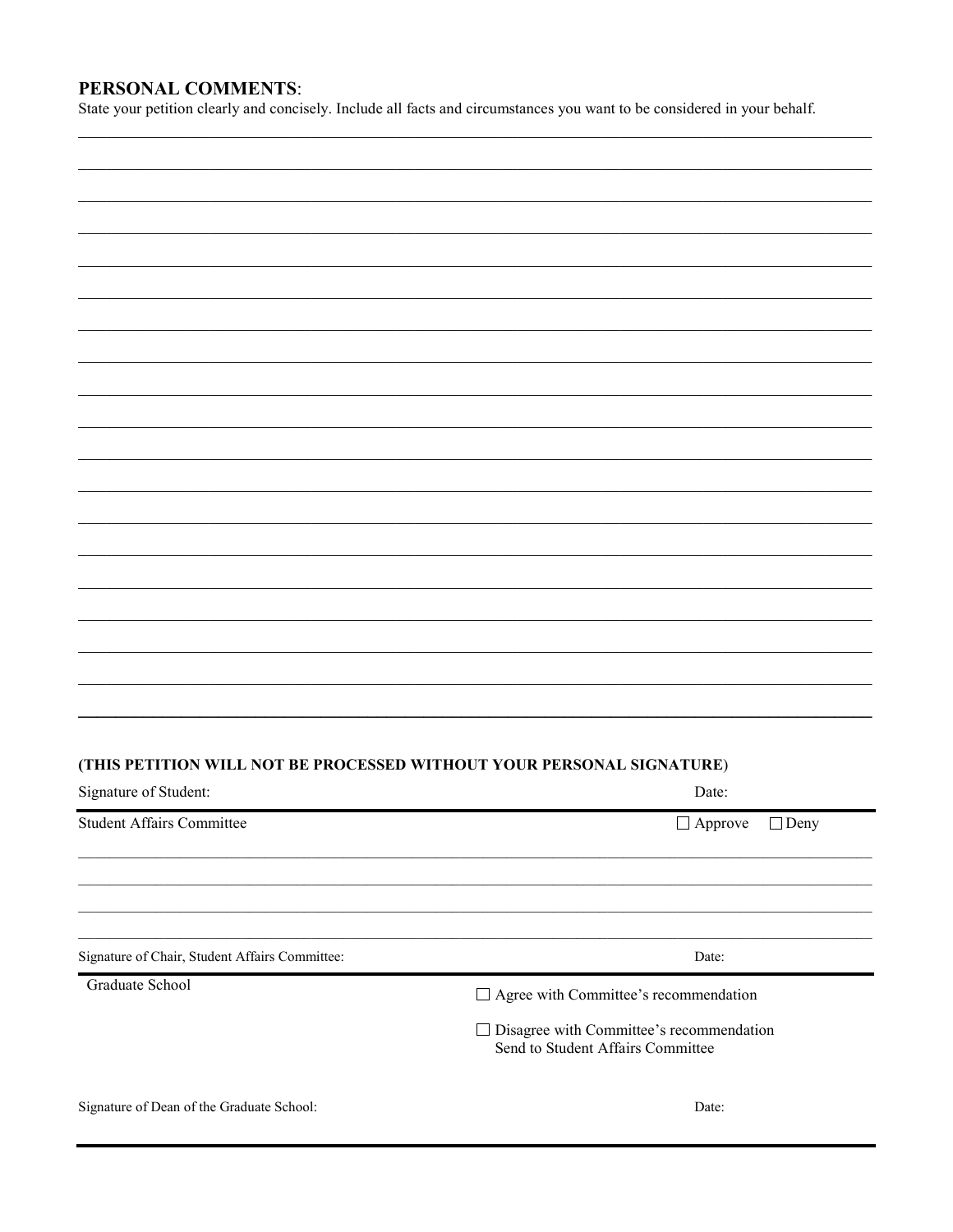#### **ACADEMIC SUCCESS PLAN**

**NOTE: This academic success plan must be completed with your academic advisor. It must be signed by you and your advisor BEFORE it is submitted it to the Graduate School with your readmission petition.**

| First Term on Probation<br>First Term on Probation |                          |                          |                |                                  |            |  |  |  |
|----------------------------------------------------|--------------------------|--------------------------|----------------|----------------------------------|------------|--|--|--|
| Courses where C or below obtained:                 |                          |                          |                |                                  |            |  |  |  |
| Course                                             | <b>Semester</b><br>Taken | Grade<br><b>Received</b> | To be retaken? | <b>Next Semester</b><br>offered? | Completed? |  |  |  |
|                                                    |                          |                          |                |                                  |            |  |  |  |
| Prerequisites outstanding (if any):                |                          |                          |                |                                  |            |  |  |  |
|                                                    | Course                   |                          |                | <b>Next Semester offered?</b>    | Completed? |  |  |  |

| <b>Course</b> | <b>Next Semester offered?</b> | Completed? |
|---------------|-------------------------------|------------|
|               |                               |            |
|               |                               |            |
|               |                               |            |

| <b>Details of Academic Plan</b> |
|---------------------------------|
|                                 |
|                                 |
|                                 |
|                                 |

| Course plan: |              |               |                 |           |
|--------------|--------------|---------------|-----------------|-----------|
| Term         | <b>Class</b> | Grade         | Grade           | Achieved? |
|              |              | <b>Needed</b> | <b>Received</b> |           |
|              |              |               |                 |           |
|              |              |               |                 |           |
|              |              |               |                 |           |
|              |              |               |                 |           |
|              |              |               |                 |           |
|              |              |               |                 |           |
|              |              |               |                 |           |
|              |              |               |                 |           |

| <b>Other Actions required:</b> | <b>Completion Date</b> | Achieved? |
|--------------------------------|------------------------|-----------|
|                                |                        |           |
|                                |                        |           |

| <b>Outcome:</b> 3.0 + Cumulative GPA    | <b>Expected Degree Completion Date:</b> |
|-----------------------------------------|-----------------------------------------|
| <b>Student Signature:</b>               | <b>Advisor Signature:</b>               |
| Program Director/Dept. Chair Signature: |                                         |